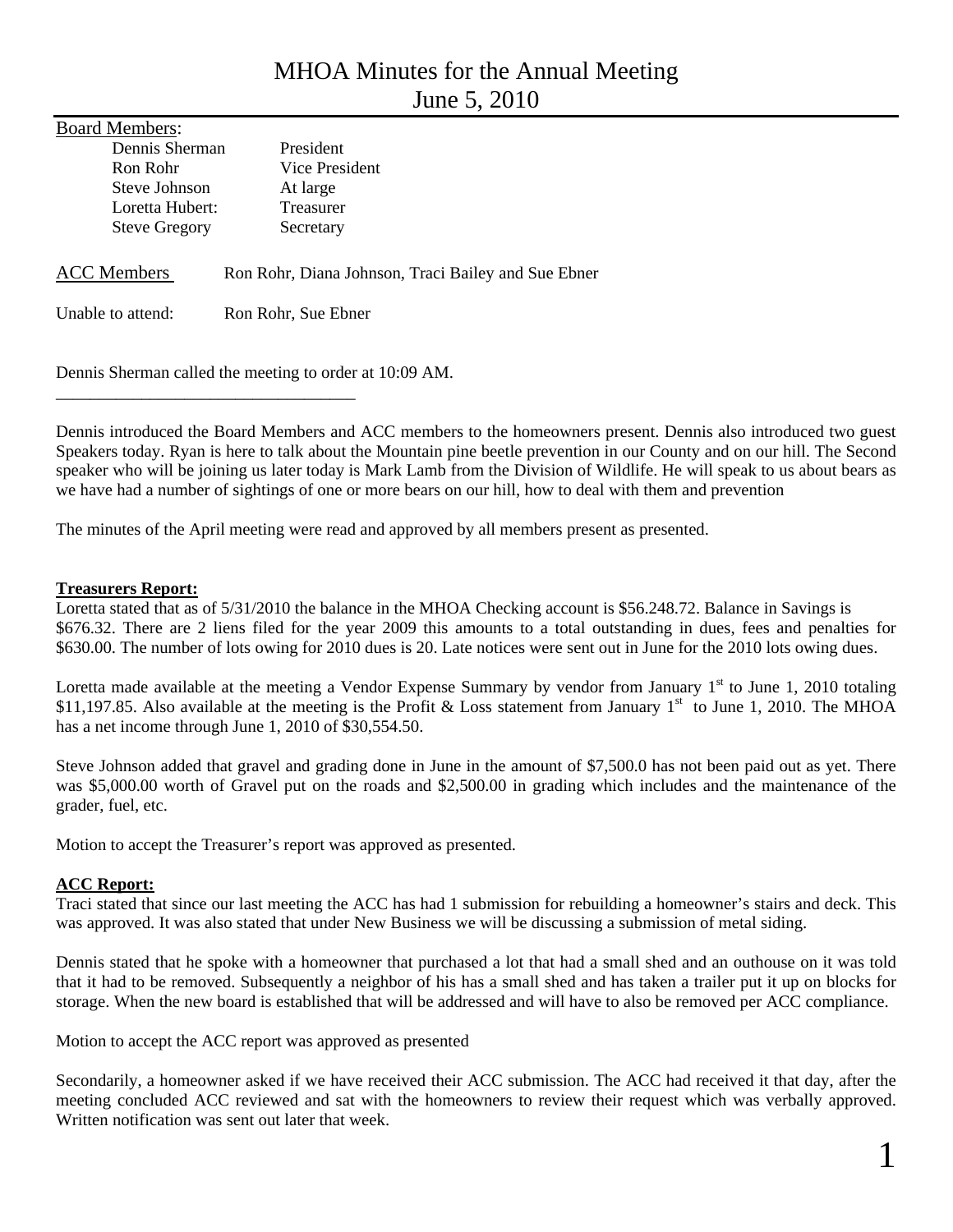#### **Old Business**:

**Burn pit and Grader:** The grader is currently being used to grade the road and is parked on top of the hill right now; it should be back to the burn pit next week.

Brumes were made last year at the burn pit. Steve J. said any slash put into the Burn pit should be put in the middle and can be moved around with the grader. Steve Gregory will talk with Bargas to see if the slash pit should be burned this year.

#### **Roads:**

A home owner spoke up that the roads are in great shape and wanted to commend Steve Johnson and the Board for the cost savings the MHOA has incurred and the great maintaining of the roads.

**Pond:** A number of homeowners have spoken up that they do not want the Beavers shot. Steve Johnson indicated that the beavers will not be shot and cannot be trapped. One homeowner spoke that there is a massive beaver disease outbreak in other parts of Colorado and Wildlife districts have had to kill the diseased beavers. He said that these districts are now very interested in relocating beavers back into some areas and may be interested in relocating any unwanted healthy beavers, such as ours. It was suggested we talk to Mark Lamb at the Division of Wildlife; he should be able to get us in touch with the proper people.

The fish went in the pond on the June  $20^{th...}$  Fishing rules: 1) Fishing is for Michigan Hill homeowners and guests only. 2) Catch and release for anglers 16 year and over; 3) Children under the age of 16 have a two (2) fish limit.

There are grass carp in the pond; if you catch one, clip your line and release him back into the pond. Remember, if you injure a fish while catching it and know it will not survive, please keep it.

#### **Weed Control:**

Steve J. stated that he has been watching and timed the weed control people a little early last year. It has been a bit cooler this year so he is watching and will have them out at the appropriate time. We have a problem with the thistles and on work days last year pulled a large amount and also sprayed. They spread rapidly and are tough to kill, so if you see thistles please let Steve or a Board member know so we can take care of them. They need to be dug out from the bottom.

## **Cell Site:**

Larry McClymonds stated that Blacken Veech (a cell company) is getting ready to propose another site over by Como. He questioned what it would do for use on the hill but they stated that we would probably be surprised by coverage, but also stated that they would be surprised if they get approval by Park County. Larry keeps pushing for the top of Kenosha Pass where the power lines go over and there is a phone line up there. They will start working on their site study to present to the county this summer.

**Newsletter:** Putting a newsletter together is very time consuming and very costly to the MHOA. Gerry Dean prints the newsletter for the MHOA at no cost and we supply the paper, but there is also the rising cost of postage and uncompensated time put into getting the newsletter ready to mail. The new Board will address this.

## **Board Members Compensation for non-board jobs:**

Last annual meeting we spoke of Board members doing non Board business like working on the weirs and the Beaver problem, fixing the gate at the Burn pit and being compensated for non Board member jobs. We discussed the issue of hiring outside people to do these jobs or persons with an expertise board or non board at a rate that was set last year by the homeowners of \$15.00 hour. It was also brought up that Steve J. over and above his Board duties fixed the burn pit fence, piles up the slash in the burn pit and that he and Dennis a number of times have been out try to clean up the mess the beavers have done (taking down dams and installing electric fence, taking down more dams etc) as well as other people having worked on the weirs and such. It was reviewed by the attorney and it states that Board members cannot be paid for Board duties. A Board members duties are to get the jobs needed done not doing them.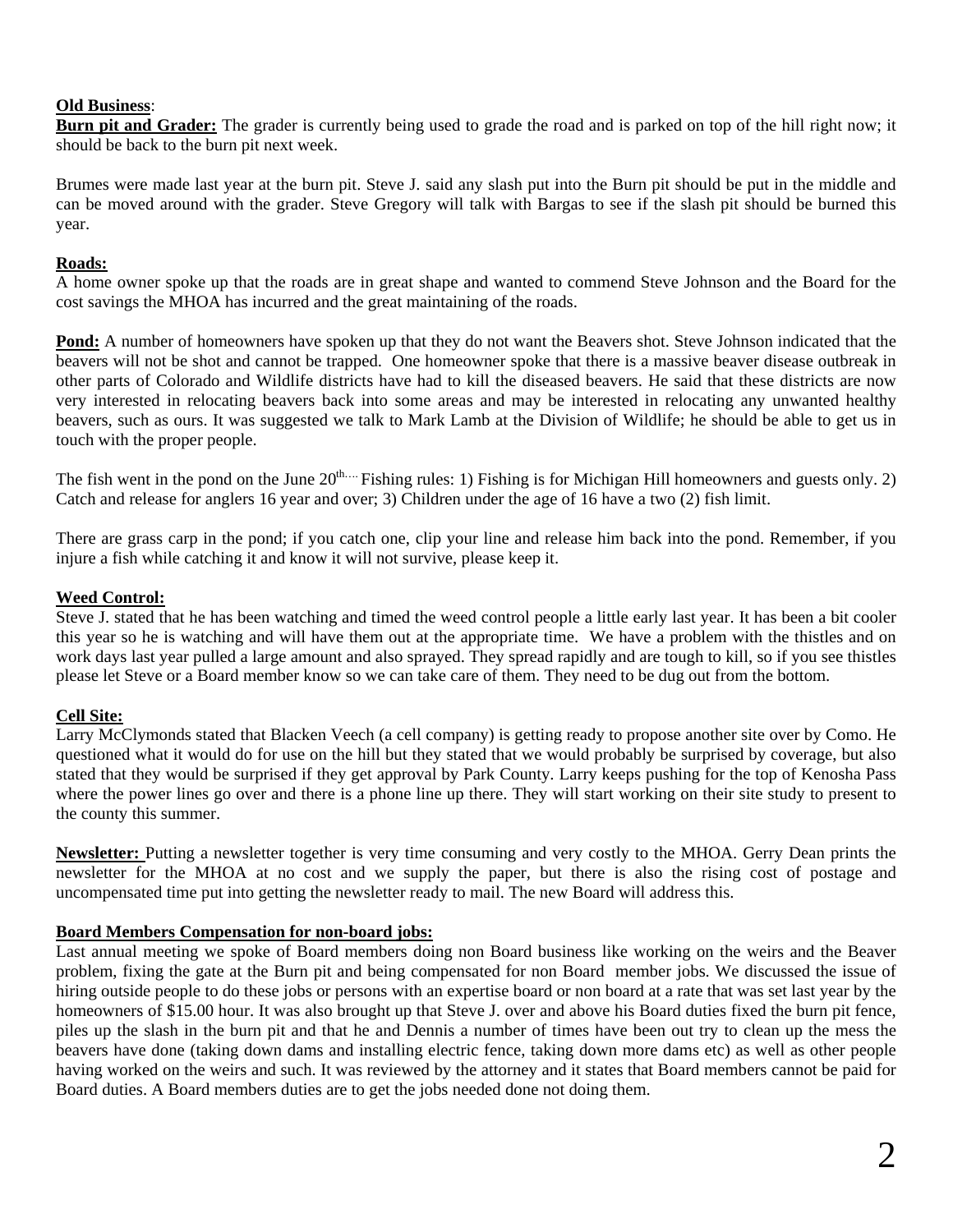The attorney created a resolution approved by the homeowners to be filed at the County with the Bi-laws. This resolution permits compensation to Board members for non Board duties. There has never been an issue for non board homeowners to be compensated for time given toward the hill.

Motion to accept the resolution was approved as presented and will be filed.

**Work Days:** There will be 2 work days this summer June  $19<sup>th</sup>$  and August  $7<sup>th</sup>$  from 8:00 and to 1:00 pm. Meet at Steve Johnson's home at the corner of Michigan Hill and Selkirk. There will be a BBQ following at Steve & Diana's.

## **New Business:**

## **Web Site:**

Larry has gone through the web-site to make it more user friendly. Good job Larry! Larry does what is directed to him by the Board.

**Meeting dates:** It was brought up that we should create a "save the date" for the MHOA meeting dates. It was suggested that the meeting dates accompany the Dues notices sent out every year. To send out a page with meeting dates and a proxy along with the names and phone number of Board members for anyone having questions on colored paper. All present thought this was a good idea. Also creating a reminder sent out to those who have email access and are on the MHOA email list.

**Liens:** There are two home owners with liens.

One of the homeowners paid their dues but not their late fees. The Board talked with Loretta and decided that because dues were paid and not late fees, until all fees are paid late fees do not stop accruing

The second homeowner agreed on a payment schedule and never followed through with the arrangement. Secondarily agreed on a payment and then sent an unsigned check. Loretta sent it back to them and said they forgot to sign and they have not sent it back. After conversation with the Board they have not done as promised and all late fees will continue until paid in full. This homeowner has also had ACC issues. The Board feels that if the homeowner does not want his property put into foreclosure he needs to address his issues.

## **Road Grader Building:**

Thankfully Steve Johnson has had the grader on his front lawn for the last year and a half. Now we need to find a place in which to store the grader. The Road grader has been relocated to the burn pit. The Board is looking into various options in which to permanently house the road grader. The most likely location is at the dump station at the North entrance. It would require building some type of structure to house the grader and power being brought to that location. Park County says we cannot build a structure without building a residence as these are residential lots. It would require a submission of plans and a county permit. The Board could apply for a special permit with the County and pay a one time non-refundable filing fee of \$525.00 for the review with no guarantee that the county will approve the plan. Another option which the County may or may not approve is seeing if we can rezone this parcel for commercial use. The pump house cannot be an option as it is a flood plane and motorized vehicles are not allowed.

Steve J. would like to make a motion to look at furthering looking building a shed on the North corner lot to house the grader. A motion to pursue looking at numbers, cost, options, was approved as presented.

Since the only way to potentially keep the North entrance open is to blow the snow out. The grader cannot push the snow as it has nowhere to put it. Andy B. stated that there is a snow blower and tractor in Castle Rock for sale that we might want to look into. Steve asked him to get him information to look into.

Ken B.wanted to make a motion that there should be a cap imposed on the expenditures of the Board for such things as grader, a potential snow blower, etc. He then proposed the there should a change in the bi-laws indicating this expenditure cap. It was felt by the Board that a meeting would have to be set up every time a decision was to be made and that this was taking the ability of the Board to make decisions. The motion was seconded and a vote was taken and the motion was not carried.